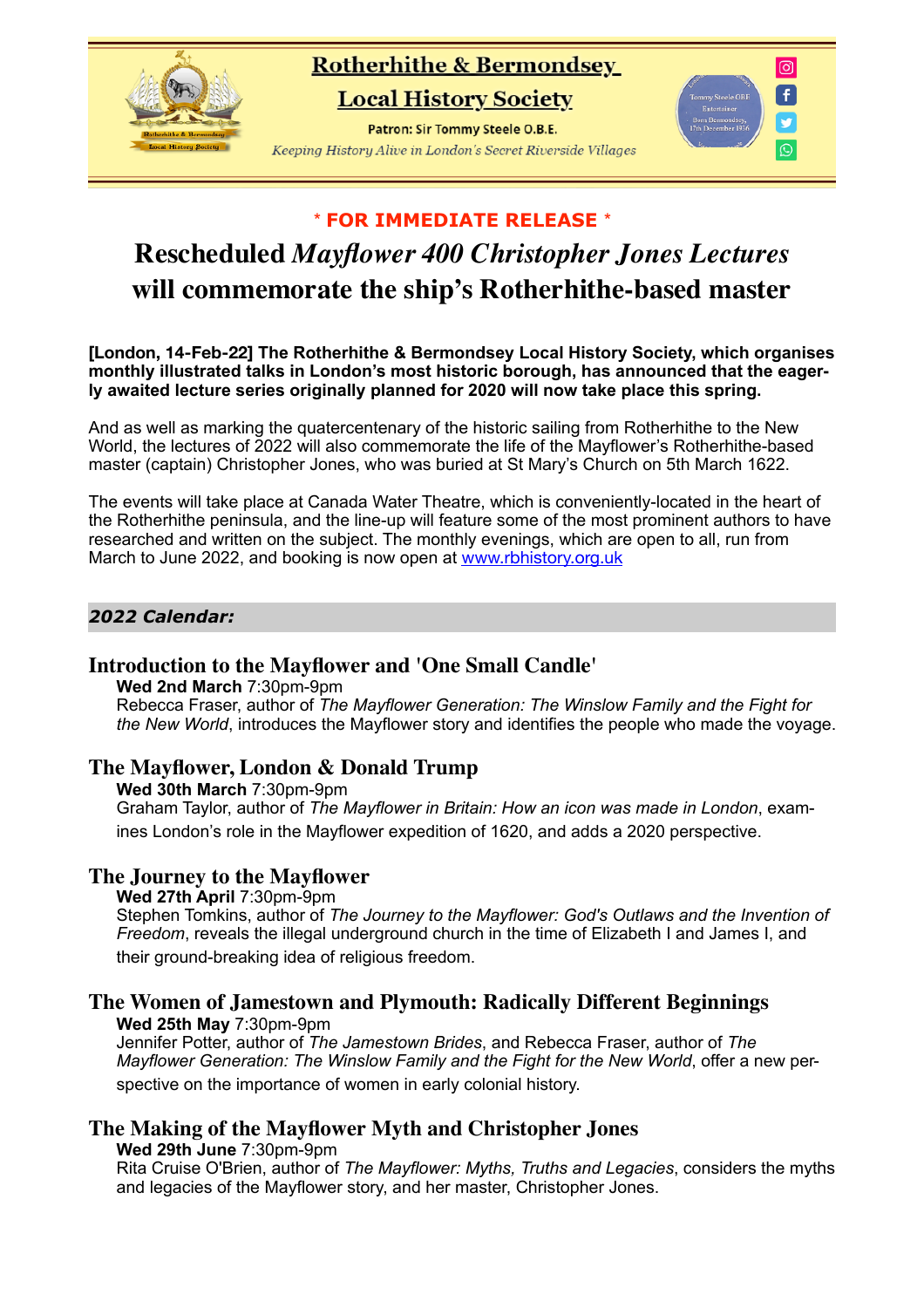#### *Booking, Venue and Travel:*

- Booking essential at: www.rbhistory.org.uk or 020 8692 4446.
- Only £3.75 (members attend free) including a glass of wine at the interval.
- All lectures at Canada Water Theatre, 21 Surrey Quays Rd, Rotherhithe, London SE16 7AR.
- Canada Water tube (Jubilee, London Overground) is next door.
- Buses 1, 47, 188, 199, 225, 381, C10, P12 stop outside.

## *About the Mayflower 400 Christopher Jones Lectures:*

- Five illustrated talks commemorating the historic sailing to the New World of 1620, and the life of the Mayflower's Rotherhithe-based master.
- Originally planned for 2020 but rescheduled to spring 2022 due to the pandemic.
- The evenings can be enjoyed individually or as part of the series and take place at Canada Water Theatre in Rotherhithe, the home port and final resting place of the ship and her master.
- Christopher Jones moved to Rotherhithe in 1611 and lived there for the rest of his days. Four of his children were born in the parish, and he was buried at St Mary's Church on 5th March 1622.
- Organised by the Rotherhithe & Bermondsey Local History Society but open to everyone at only £3.75 each, including a glass of wine at the interval.
- An unmissable opportunity to discover the Mayflower's secrets, background, voyage and legacy, and to compare the themes and issues of 400 years ago with those of the world today.
- Funded by London Borough of Southwark, United St. Saviours Charity and British Land plc.

#### *About the Rotherhithe & Bermondsey Local History Society:*

- Encourages an interest in the history of Rotherhithe, Bermondsey, the surrounding area, Docklands and the River Thames by organising monthly talks and events on subjects of local historical interest.
- Began mid-1980's as the local history group of Time & Talents Association, a charity operating in Rotherhithe and Bermondsey, and became the Rotherhithe & Bermondsey Local History Society in 2011.
- Holder of a Southwark Civic Trust Award, 'in recognition of exceptional dedication and commitment to keeping local history alive', and The Society is extremely grateful to Sir Tommy Steele OBE for being its Patron.
- Visit www.rbhistory.org.uk

#### *Quotes:*

**Michael Daniels, President, Rotherhithe & Bermondsey Local History Society, said:** 

*• "The Mayflower sailed from Rotherhithe, Christopher Jones lived in Rotherhithe, and these talks will take place in Rotherhithe. The pandemic may have blown our 2020 plans off course, but it's given us the opportunity to promote further these internationally significant local links by commemorating both of the key quatercentenaries concurrently. Join us on a voyage of discovery as we explore the remarkable story of the Mayflower, from its early beginnings to its legacy and beyond."*